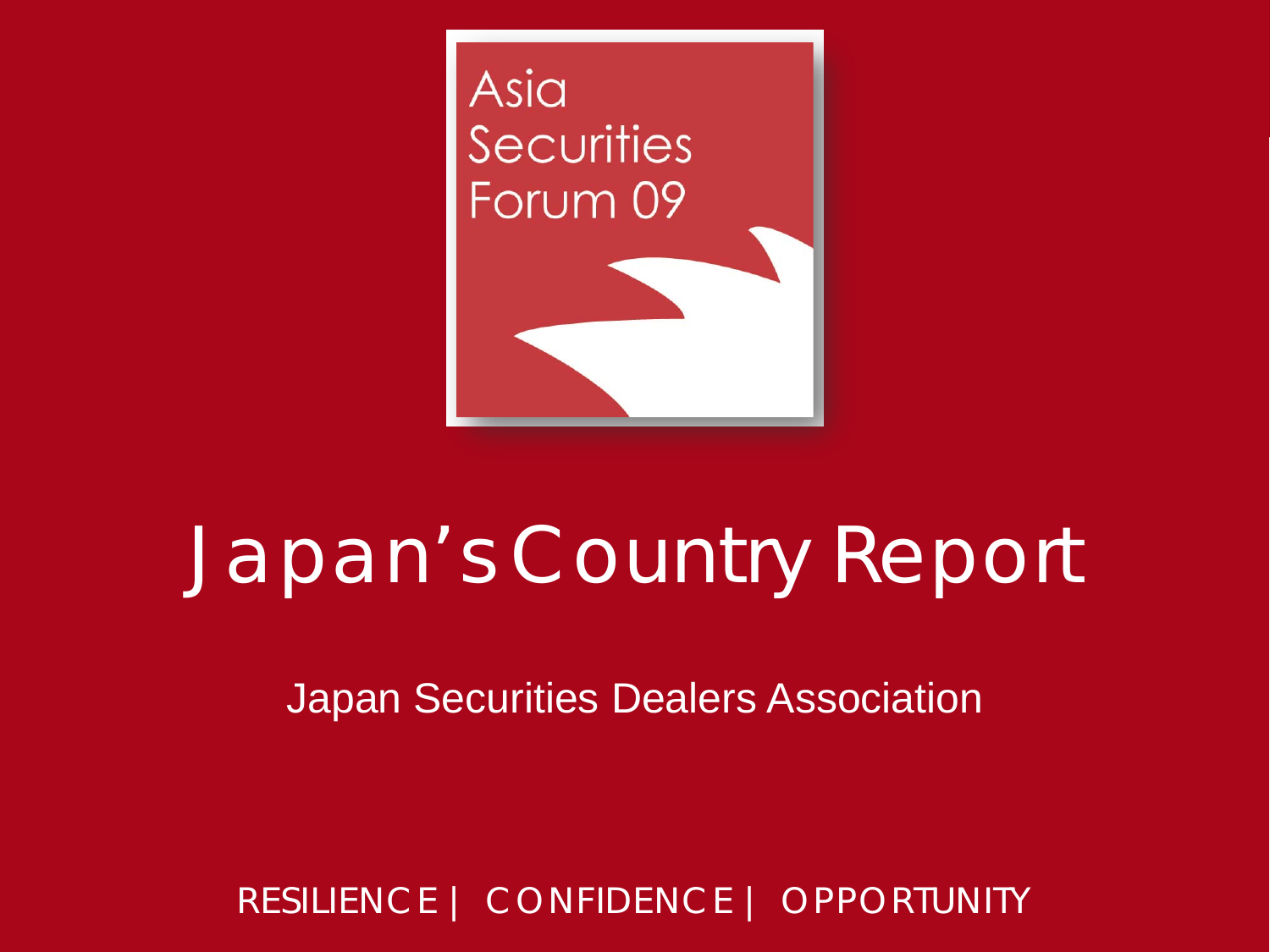### Stock Market in Japan

Nikkei 225 (From Jan 1985)

Asia

**Securities** 

Forum 09





Source: Yahoo Finance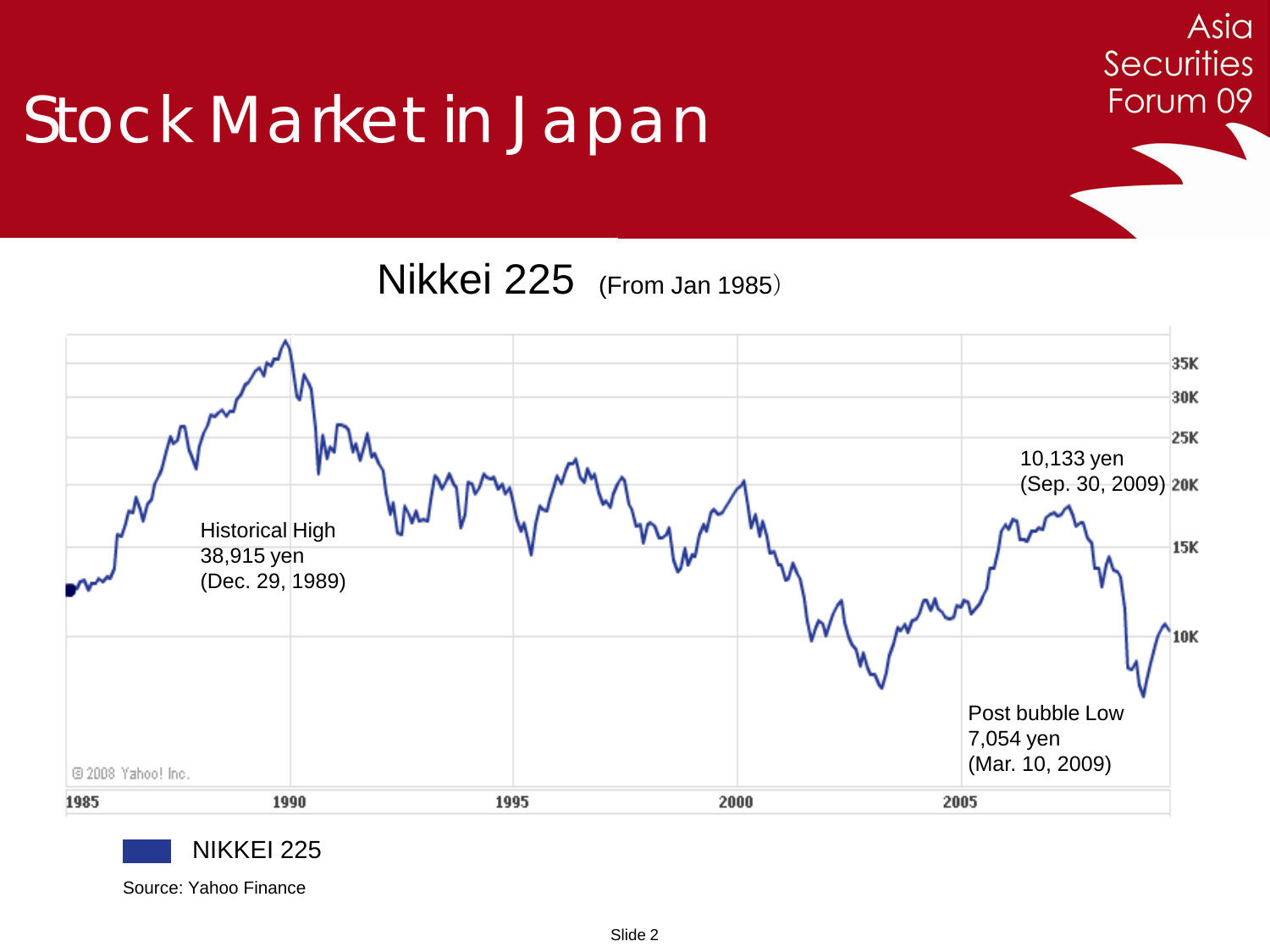### Major Index in Stock Market



Asia

**Securities** 

Forum 09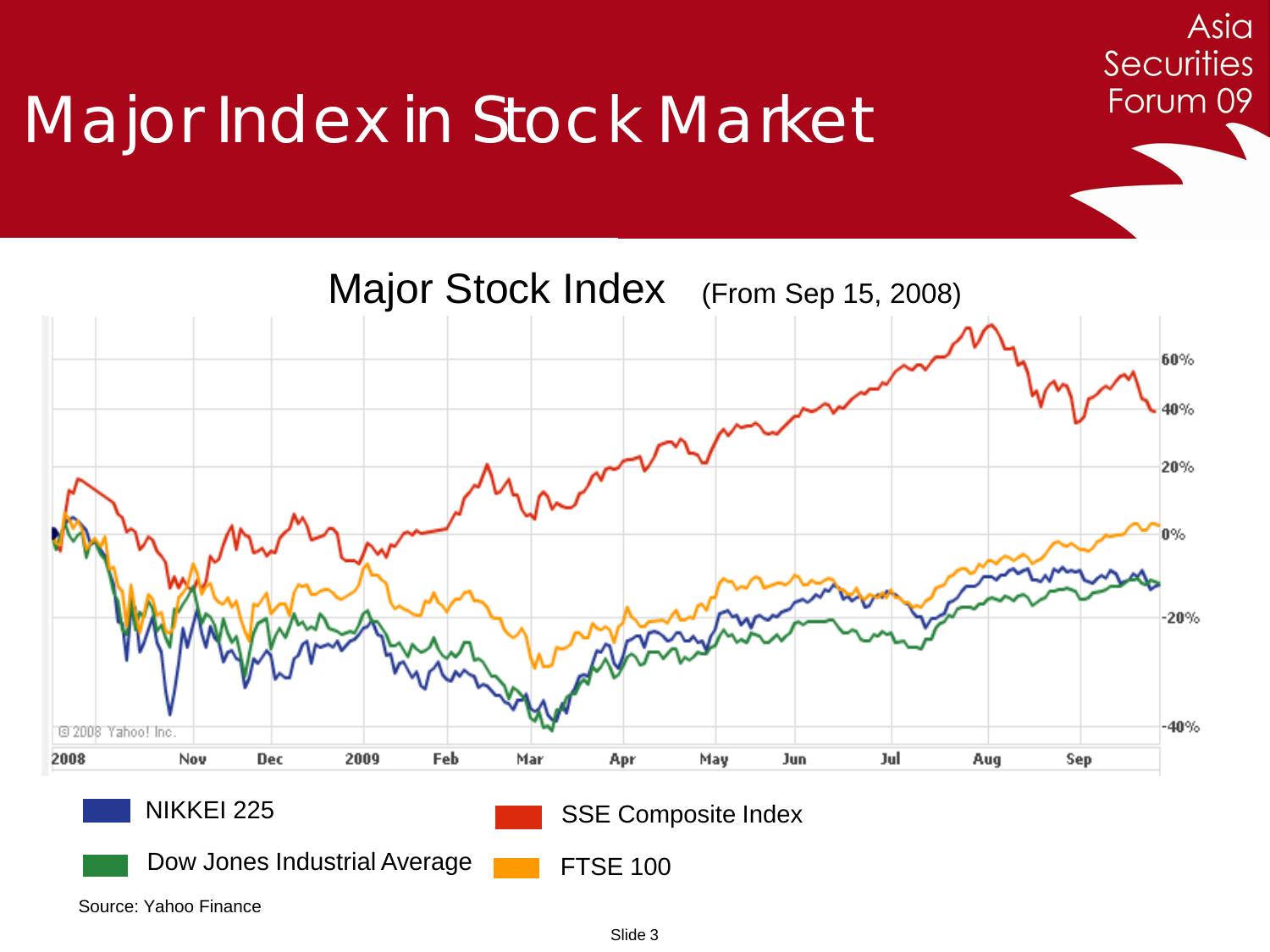# Stock Holding and Trading by Type of Investors



Asia

**Securities** 

Forum 09

Slide 4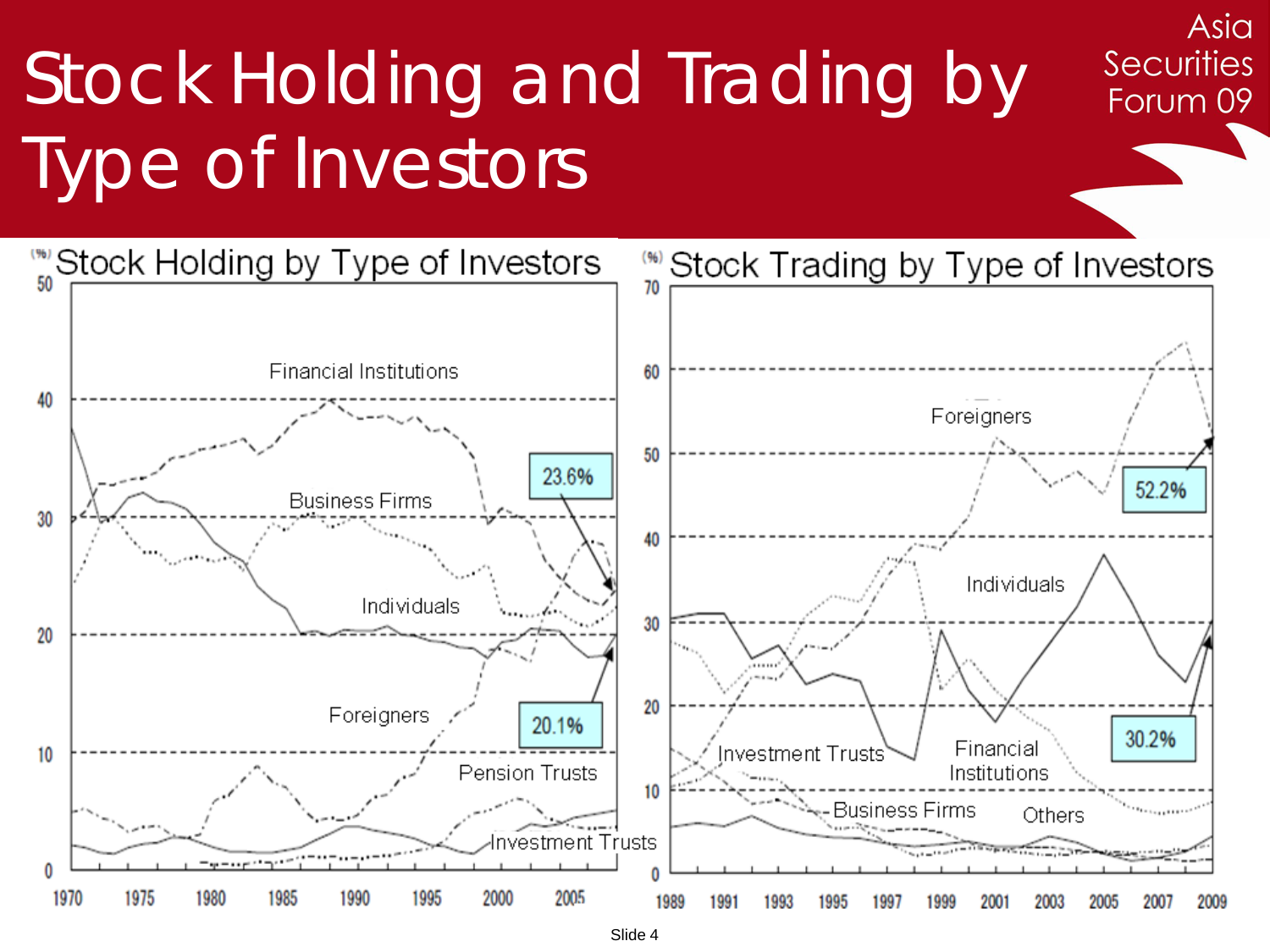## Composition of Financial Assets of Households in Japan

Asia

**Securities** 

Forum 09

|                                      | FY2006   | FY2007   | <b>FY2008</b> | <b>Jun 2009</b> | <b>FY2008</b><br>(Amount)<br>$(\iota$ trillion) | <b>Jun 2009</b><br>(Amount)<br>$(\int trillion)$ |
|--------------------------------------|----------|----------|---------------|-----------------|-------------------------------------------------|--------------------------------------------------|
| <b>Financial Assets of Household</b> | 1,543.70 | 1,464.50 | 1,410.40      | 1,441.30        | 1,410.40                                        | 1,441.30                                         |
| <b>Currency and deposits</b>         | 49.80%   | 52.90%   | 55.80%        | 55.20%          | 786.4                                           | 796.3                                            |
| <b>Bonds</b>                         | 2.50%    | 2.70%    | 2.80%         | 2.70%           | 39.4                                            | 39.2                                             |
| Trust beneficiary rights             | 0.30%    | 0.30%    | 0.20%         | 0.20%           | 3.4                                             | 3.4                                              |
| <b>Investment trusts</b>             | 4.20%    | 4.30%    | 3.30%         | 3.50%           | 47.2                                            | 49.9                                             |
| <b>Shares &amp; Other Equities</b>   | 13.00%   | 8.20%    | 5.60%         | 7.10%           | 79.6                                            | 101.8                                            |
| Insurance and pension reserves       | 25.90%   | 27.50%   | 28.20%        | 27.20%          | 397.3                                           | 392.4                                            |
| Overseas Portfolio Investment        | 0.60%    | $0.60\%$ | 0.40%         | 0.50%           | 5.7                                             | 6.7                                              |
| <b>Others</b>                        | 3.60%    | 3.50%    | 3.60%         | 3.60%           | 51                                              | 51.3                                             |

(source) Bank of Japan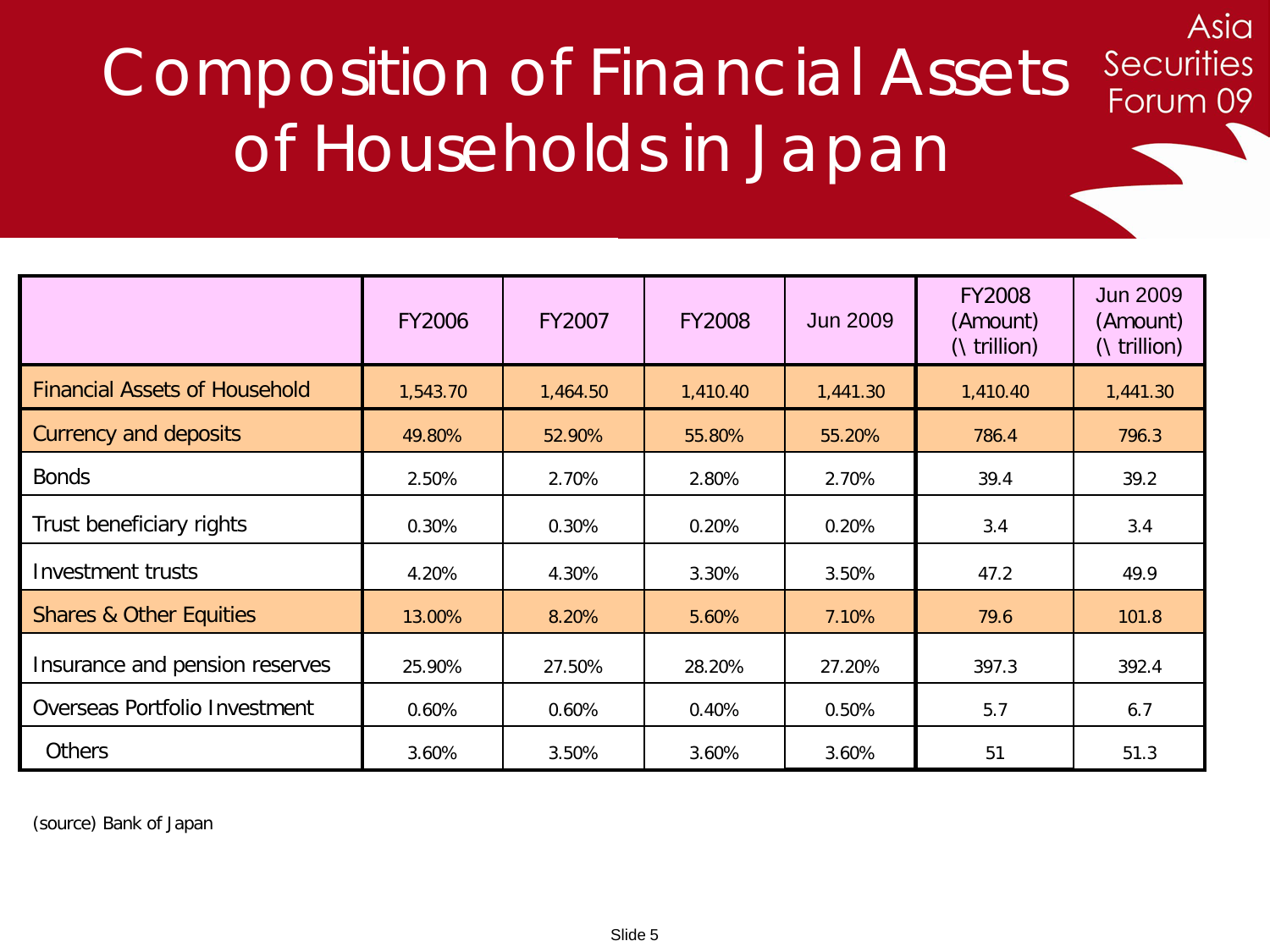Composition of Financial Assets of Households Securities in Japan, USA, Germany

Asia

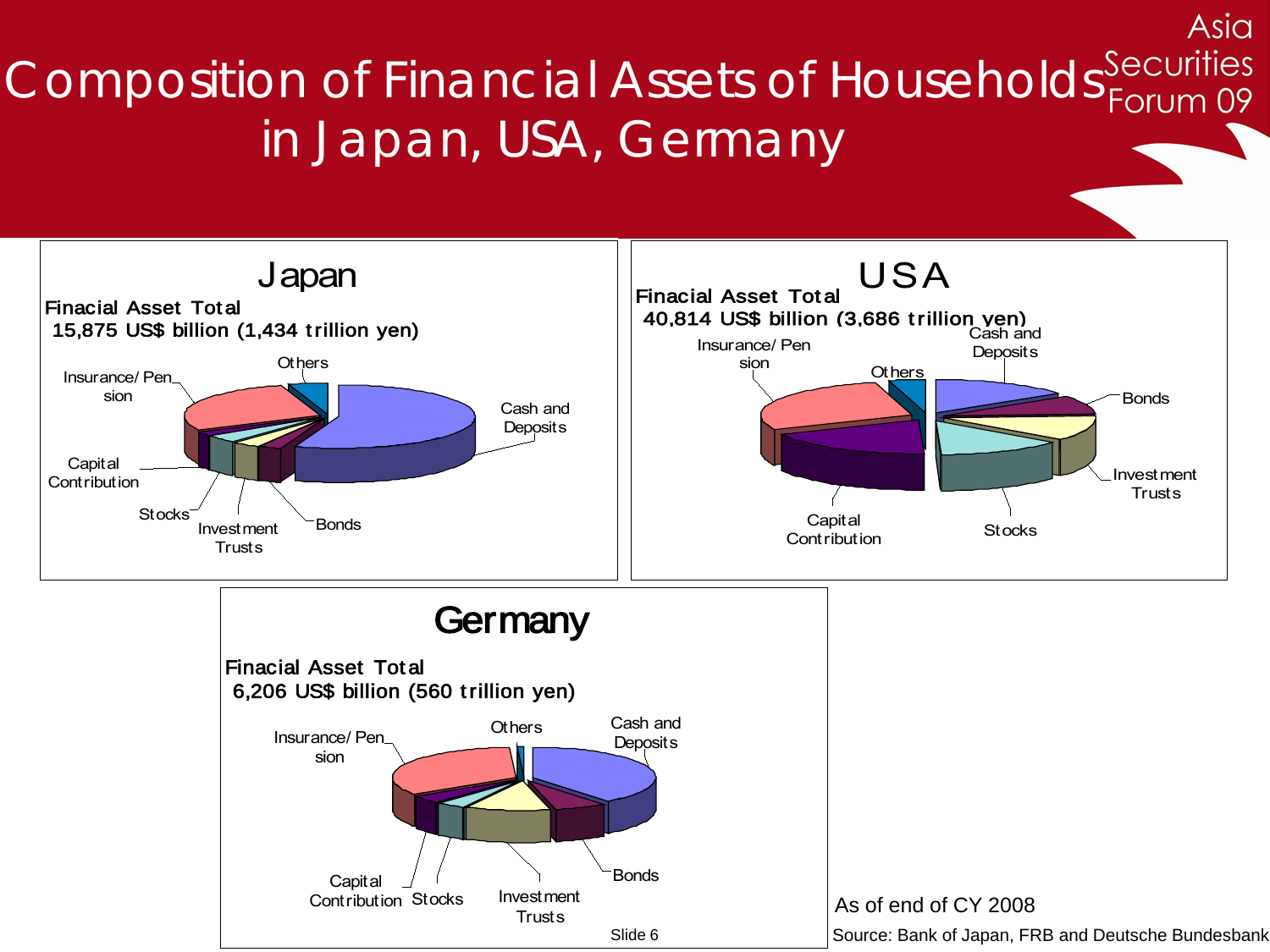#### Securities Forum 09 Current Policy Issues in Japanese Market

Asia

#### Corporate Bond Market

- To Activate Corporate Bond Market in Japan, Setting up Task Force in JSDA and Working on Various Related Issues (see next page)

#### Review of the Role of Self-Regulation

- Review of the Existing Rules
- Principle-Based Approach

#### Claim Intermediation

- ADR (Alternative Dispute Resolution)
- Close Cooperation with Other SROs, Filling the Regulatory Gaps

#### New Regulation for Financial Products

- Securitized Product Transparency Initiative (Self-Regulatory Rule Implemented in June 2009)
- -"Ahead of the Curve" Initiative
	- Contracts for Difference
	- Unlisted Stocks

#### Strengthened Customer Diligence

- Prevention of Insider Trading
- Dealing with Suspicious Customers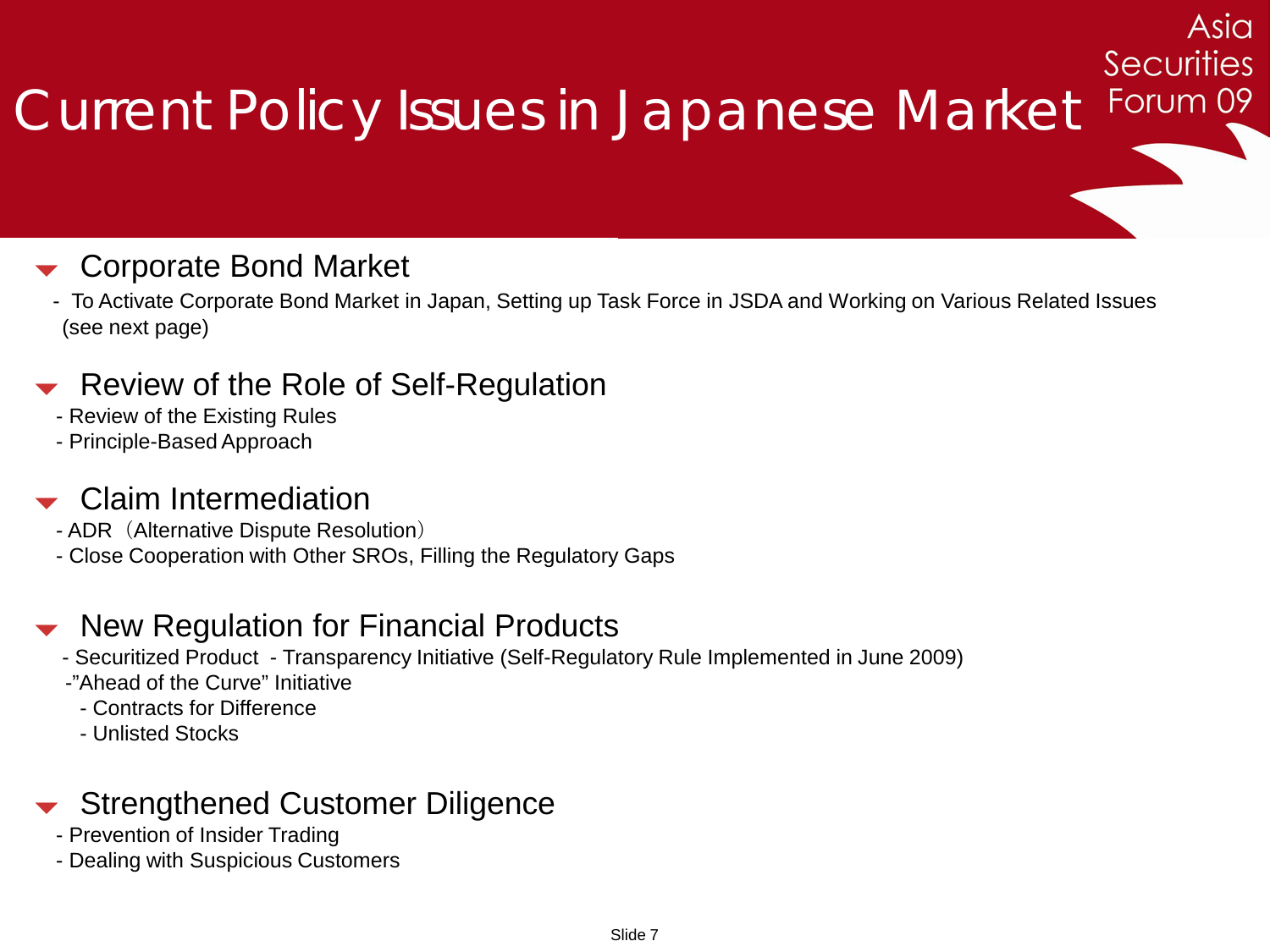### Bond Market in Japan (1)

( trillion yen )

**Securities** 

Forum 09

Asia

| Year            | Trading Volume (face value) |               |        | <b>Issuing Amount</b>                            |                           |                                                       |              |
|-----------------|-----------------------------|---------------|--------|--------------------------------------------------|---------------------------|-------------------------------------------------------|--------------|
|                 | <b>JGB</b>                  | <b>Others</b> | Total  | <b>Public</b><br><b>Debt Securities</b><br>(JGB) | Corporate<br><b>Bonds</b> | Non Resident<br><b>Issues</b><br>(Yen<br>denominated) | <b>Total</b> |
| 2006            | 8,881                       | 271           | 9,152  | 190.6(175.6)                                     | 7.4                       | 0.7                                                   | 210.1        |
| 2007            | 11,890                      | 206           | 12,096 | 155.1(140.4)                                     | 9.2                       | 2.2                                                   | 176.4        |
| 2008            | 11,118                      | 169           | 11,288 | 140.5(125.7)                                     | 9.2                       | 2.3                                                   | 159.2        |
| 2009<br>$(1-6)$ | 4,408                       | 59            | 4,468  | $75.2*(67.2*)$                                   | $6.1*$                    | $0.6*$                                                | $84.3*$      |
| 2009.7          | 747                         | 9             | 756    | $13.8*(12.5*)$                                   | $1.3*$                    | $0.2*$                                                | $15.7*$      |

Source: JSDA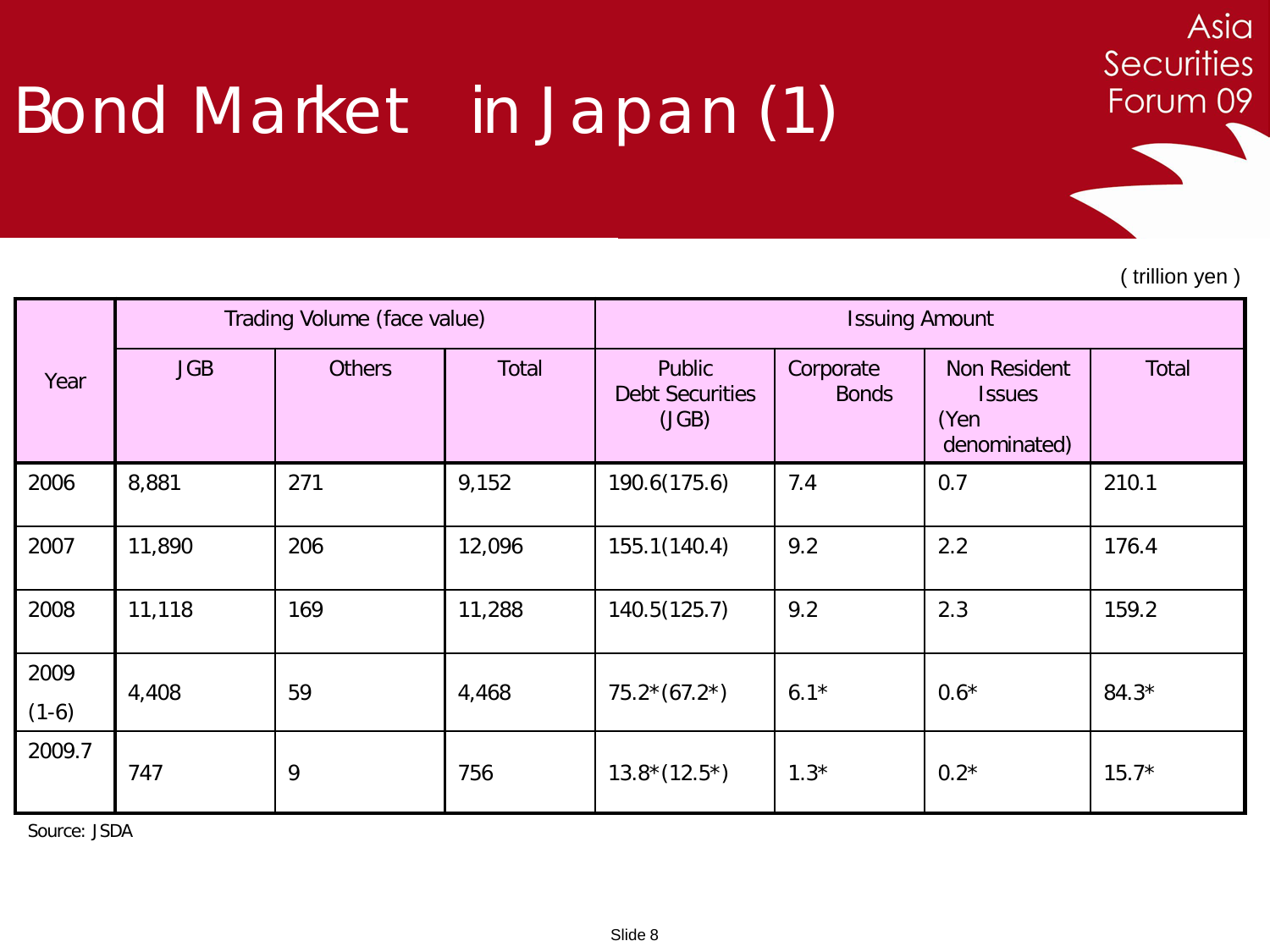## Bond Market in Japan (2)



Asia

**Securities** 

Forum 09

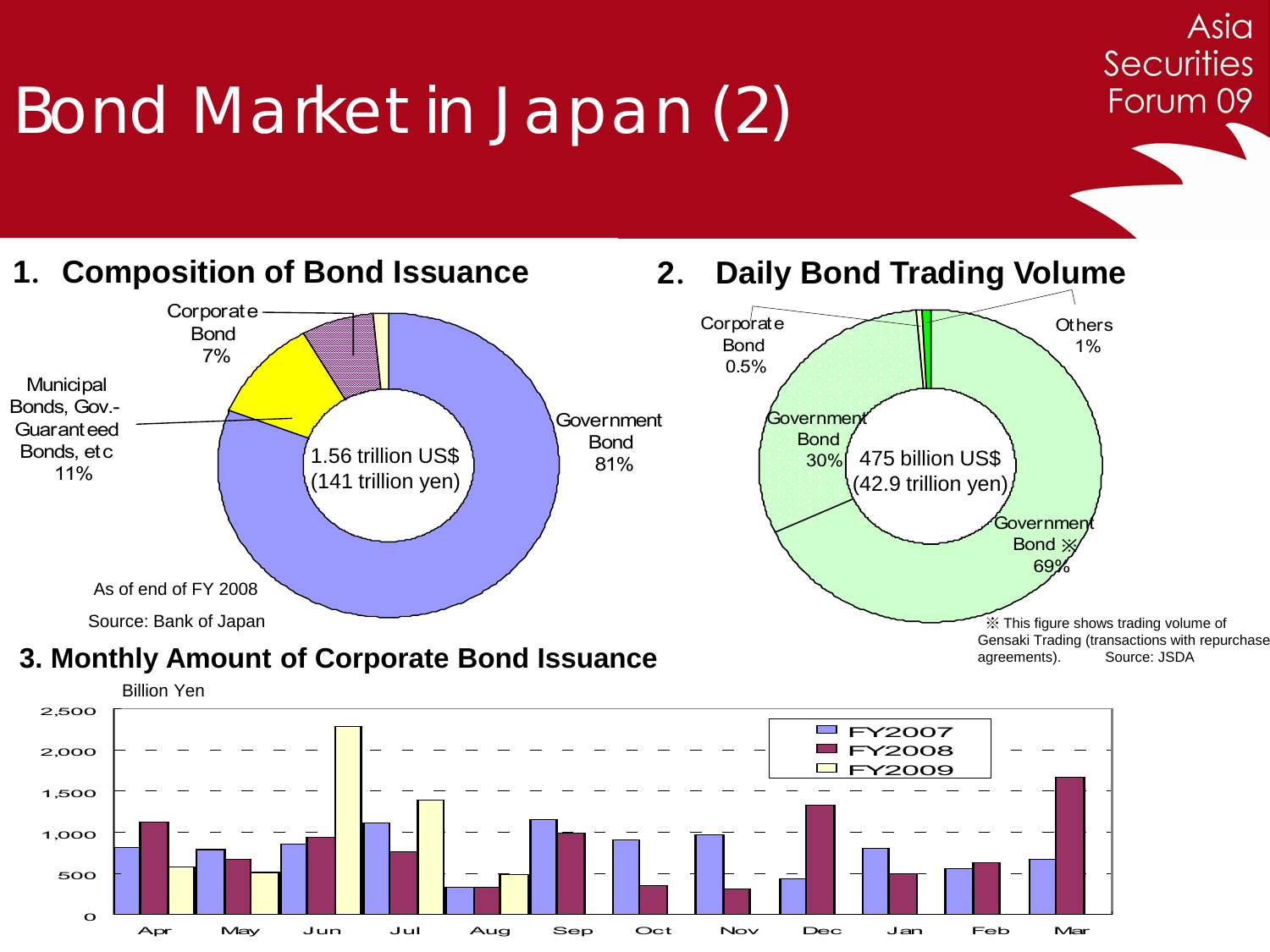### Corporate Bond Task Force in JSDA

- Increasing and diversifying Corporate Bond Issuers and Market Players
	- 1. Primary Market
		- Issuers
		- Investors
		- Role of Rating Agencies and Analysts
		- Securities Firms (Intermediary Function)
	- 2. Secondary Market
		- Improving Basic Date concerning Corporate Bond Market and Information for Market Players and Investors
		- Market Price, Reference Statistical Prices [Yields] for Transactions \*

\* It is published and calculated by JSDA on the basis of reports from its members

Asia

**Securities** 

Forum 09

- Establishing Corporate Bond RP Market

#### Securitization (Products, Transaction)

- Ensuring Disclosure and Transparency of Products and Transactions
- Improvement of Statistical and Price Data
- Laws, Self-Regulatory Rules, Inspection
- Rating
- Credit Guarantee
- Secondary Market
- Derivative Market
- Settlement System
- Taxation System and Accounting Standard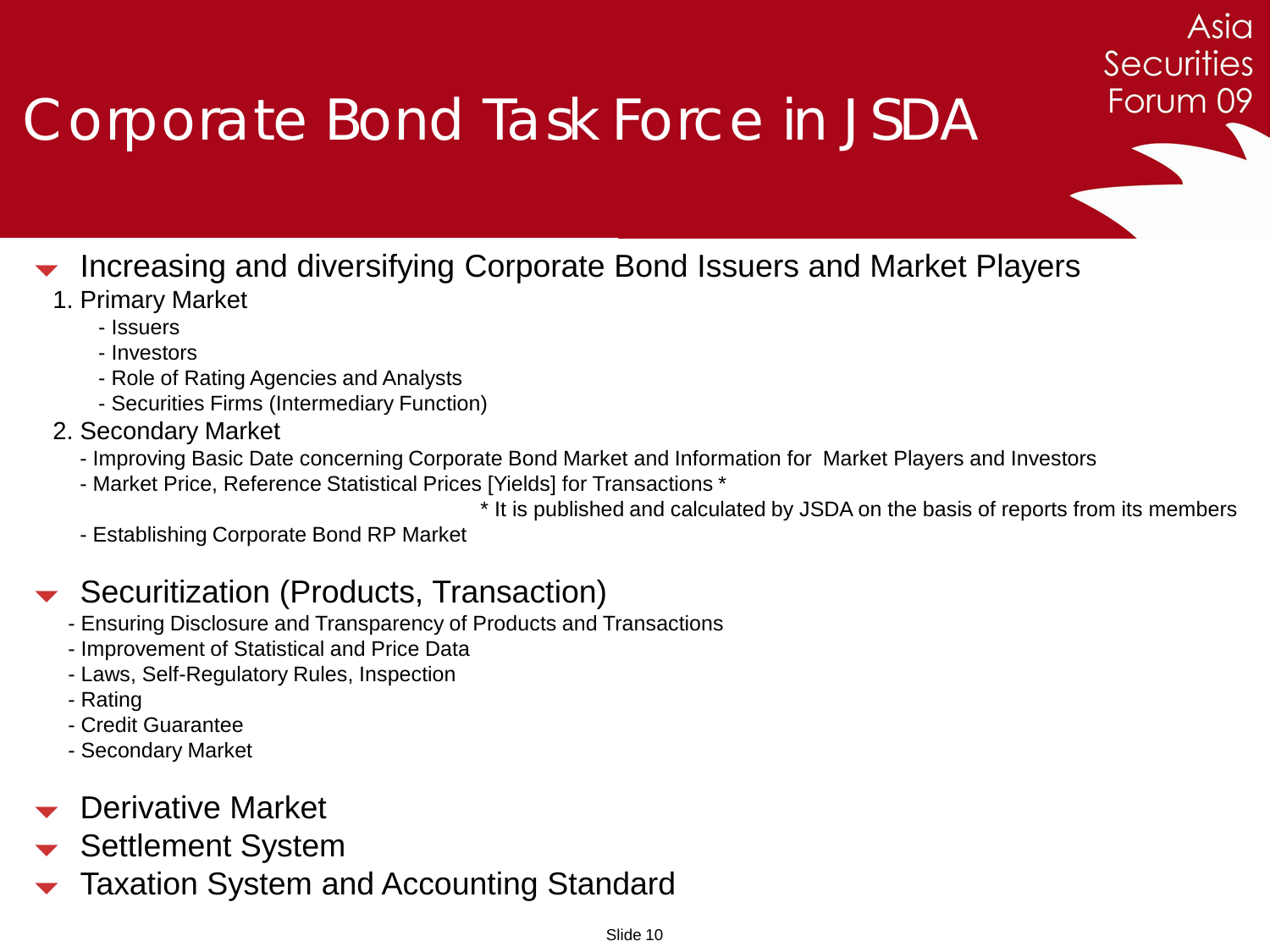### Response to Global Financial Crisis

- Enhancing Risk Management
- Regulations on Credit Rating Agencies
- OTC market Contracts for Difference (CFDs)
- Infrastructure for clearing and settlement of OTC derivatives
- Review of rules and practices regarding failed deliveries in bond transactions
- New structure for Alternative Dispute Resolution (ADR) in financial markets

Asia

**Securities** 

Forum 09

- Measures for strengthening the safety-net for deposit-taking institutions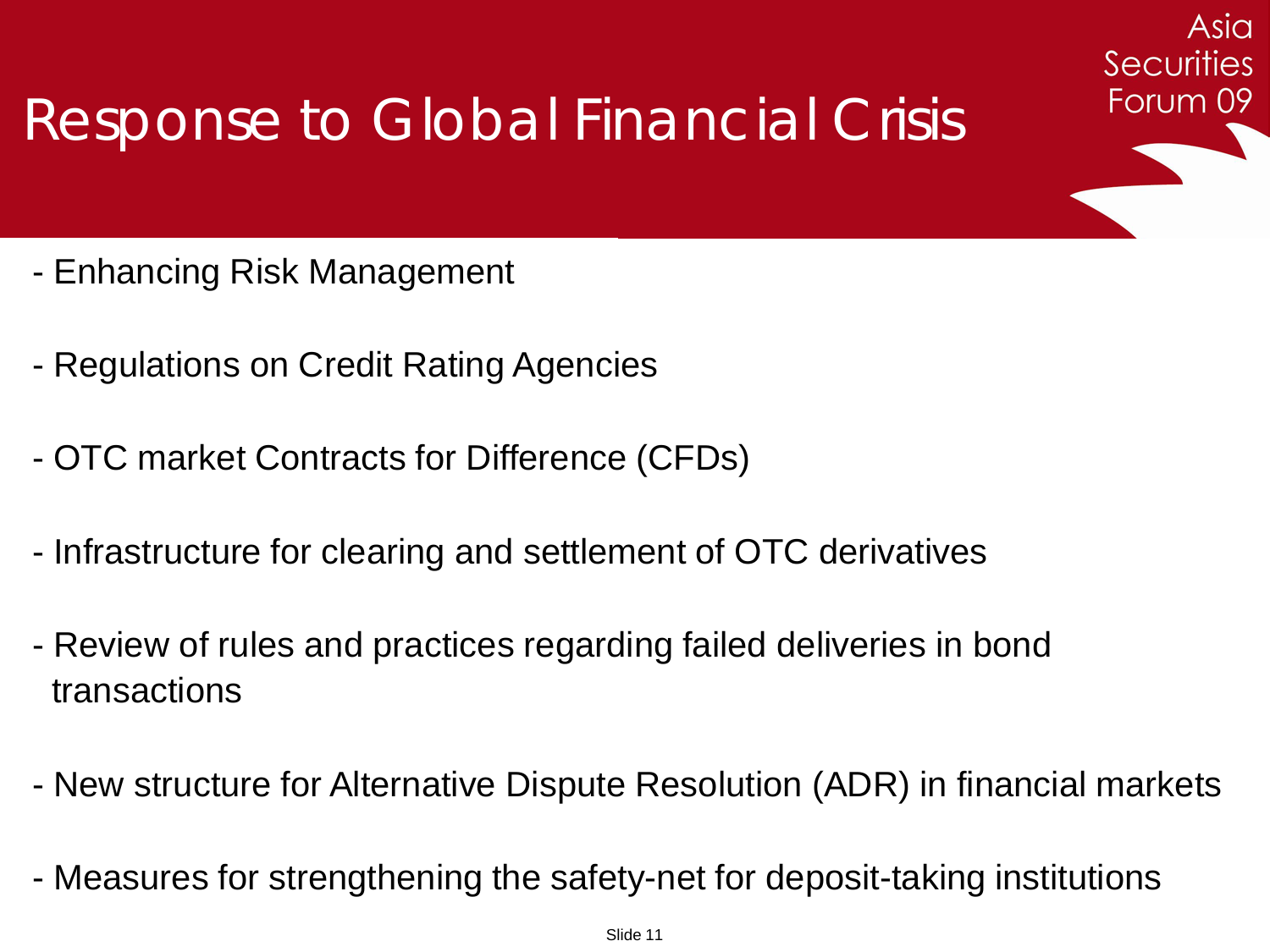Asia **Securities** Forum 09 Japan's Investment and Trade with Asia Pacific Region **Japan's Overseas Securities Investment Japan's Foreign Trade**  23.6% 44.76 % 55.24 % 76.4%

> Asia Facillo Region <u>Outside Asia Pacific Region</u>

(Aug 2009)

(Jul 2009 cumulative total)

Export base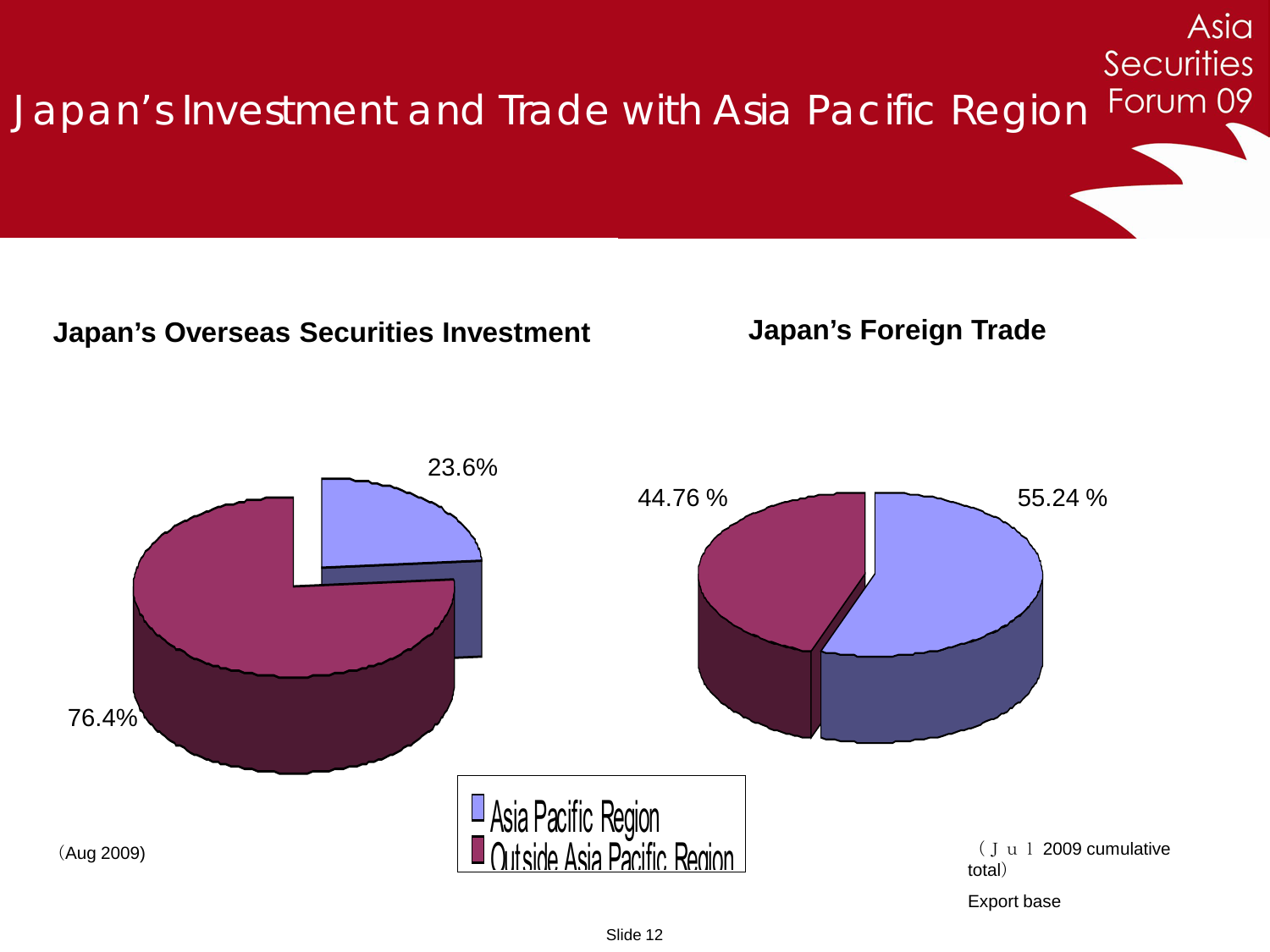### ASF Seminar (since 2006)

- JSDA holds a training seminar every year inviting ASF member organizations.

### The 2nd Japan Securities Summit (March 2009)

- Hong Kong Securities Association (HKSA) co-organized JSDA's event to promote the Japan's Securities Market to investors, financial experts in Hong Kong.

Asia

**Securities** 

Forum 09

- The 3<sup>rd</sup> is planned to take place in Singapore in March 2010.

### Korea Capital Market Conference (September 2009)

- JSDA supported the holding of this event by the Korea Financial Investment Association (KOFIA) to promote the Korean Securities Market to institutional investors in Japan.